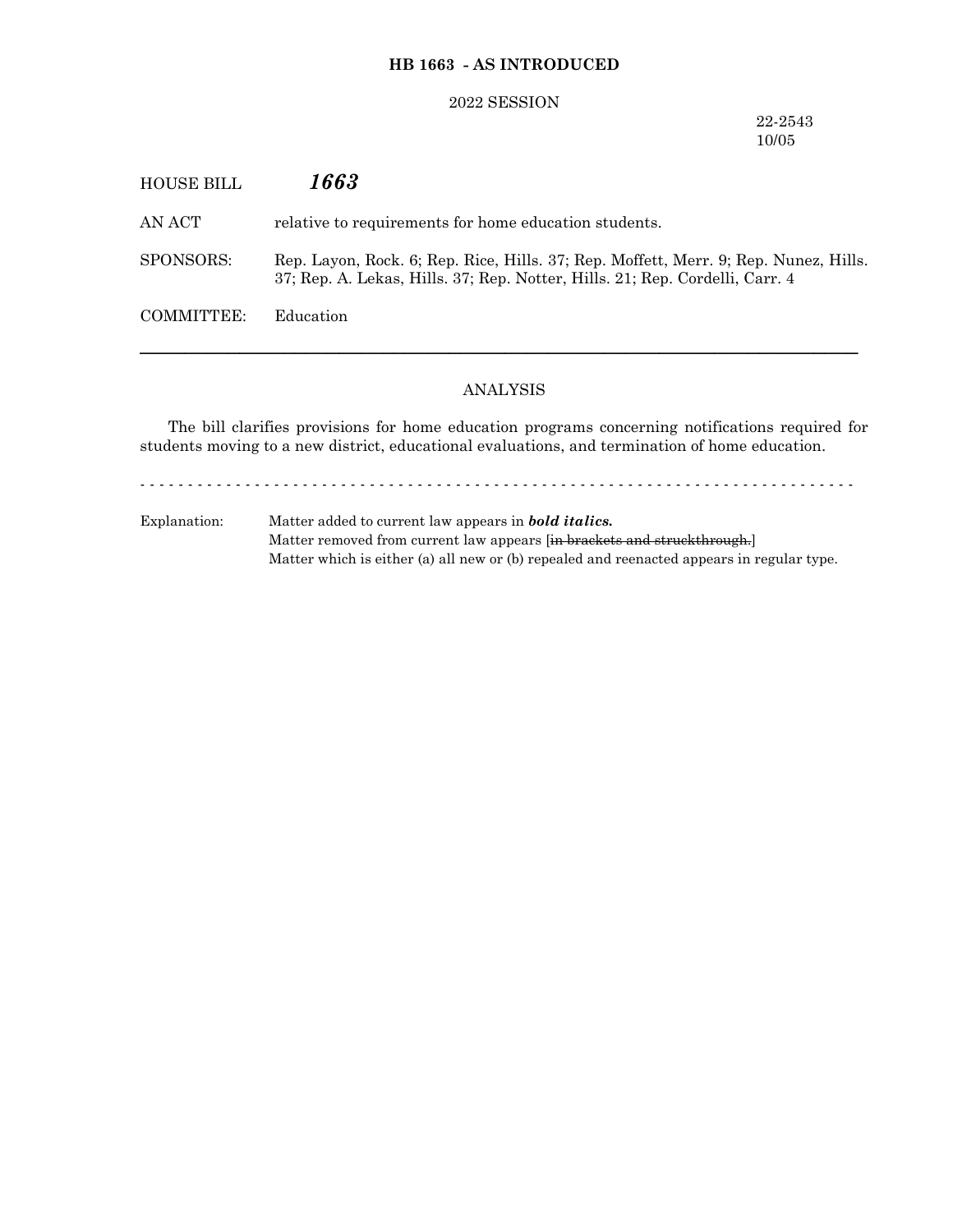#### **HB 1663 - AS INTRODUCED**

#### STATE OF NEW HAMPSHIRE

*In the Year of Our Lord Two Thousand Twenty Two*

AN ACT relative to requirements for home education students.

*Be it Enacted by the Senate and House of Representatives in General Court convened:*

1 Access to Public School Programs by Nonpublic, Public Chartered Schools, or Home Educated Pupils. Amend RSA 193:1-c, I to read as follows: 1 2

I. Nonpublic, public chartered school, or home educated pupils shall have access to curricular courses and cocurricular programs offered by the school district in which the pupil resides. The local school board [may] *shall* adopt a policy regulating participation in curricular courses and cocurricular programs, provided that such policy shall not be more restrictive for non-public, public chartered school, or home educated pupils than the policy governing the school district's resident pupils. In this section, "cocurricular" shall include those activities which are designed to supplement and enrich regular academic programs of study, provide opportunities for social development, and encourage participation in clubs, athletics, performing groups, and service to school and community. For purposes of allowing access as described in this section, a "home educated pupil" shall not include any pupil who has graduated from a high school level program of home education, or its equivalent, or has attained the age of 21. 3 4 5 6 7 8 9 10 11 12 13

14

2 Home Education Defined. Amend RSA 193-A:4, I to read as follows:

I. Instruction shall be deemed home education if it consists of instruction in science, mathematics, language, government, history, health, reading, writing, spelling, the history of the constitutions of New Hampshire and the United States, and an exposure to and appreciation of art and music. Home education shall be provided*, coordinated, or directed* by a parent for his *or her* own child[, unless the provider is as otherwise agreed upon by the appropriate parties named in paragraph II]. 15 16 17 18 19 20

21

3 Home Education Program; Notifications. Amend RSA 193-A:5, I - III to read as follows:

I. Any parent commencing a home education program for a child, for a child who withdraws from a public school, or for a child who moves into a school district *and previously notified the resident district superintendent,* shall notify the commissioner of the department of education, resident district superintendent, or principal of a nonpublic school of such within 5 business days of commencing the program. 22 23 24 25 26

II. Notification made by the parent pursuant to paragraph I shall include a list of the names, addresses, and birth dates of all children who are participating in the home education program. 27 28 29

III. Written notice of termination of a home education program shall be filed by the parent with the commissioner of education  $\frac{1}{2}$  and  $\frac{1}{2}$  in addition, the resident district superintendent or 30 31